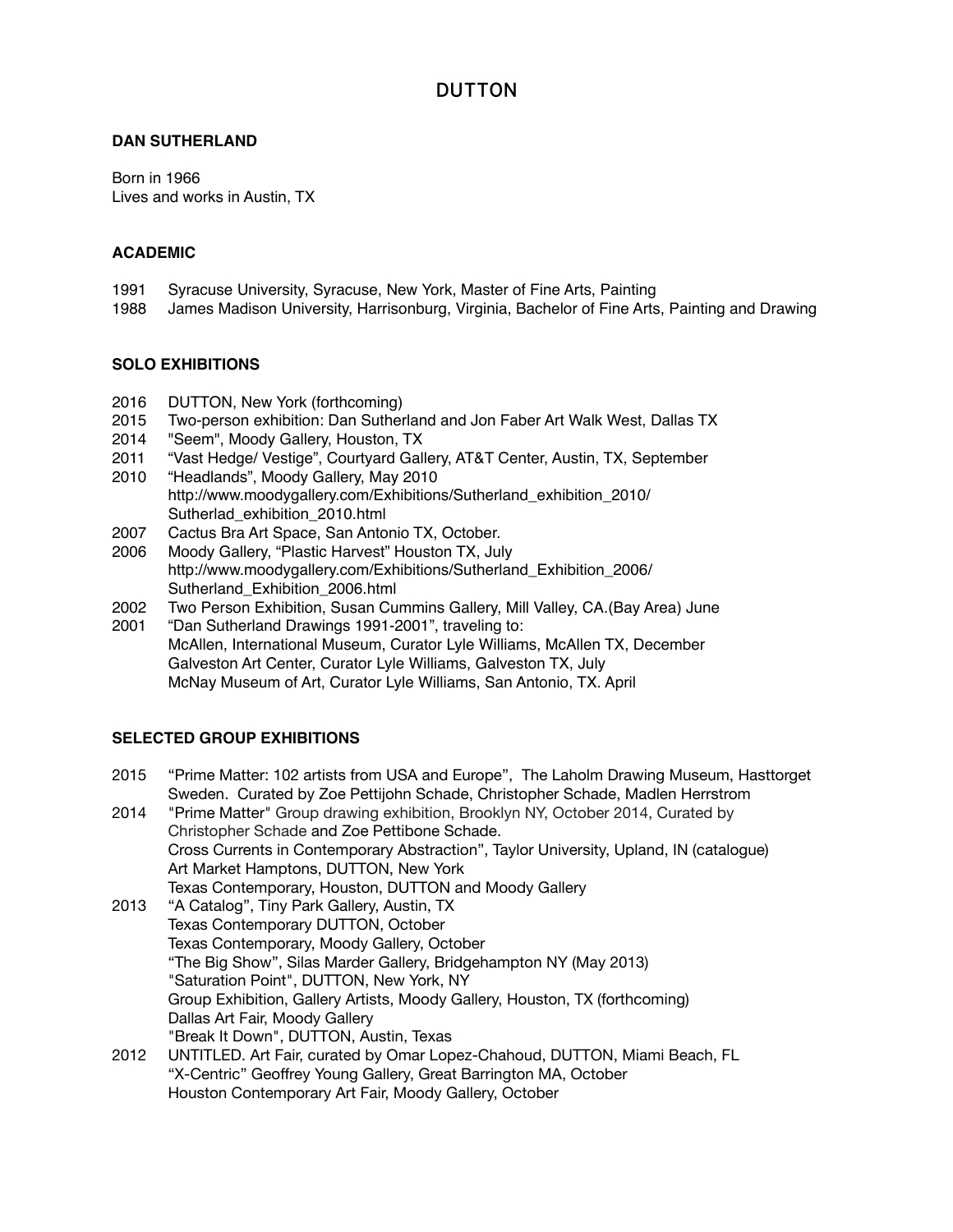"Speakers" Artist Lecture Series (ALS) Group exhibition, Brooklyn New York, curated by Zoe Pettibon and Christopher Schade, October "State of Drawing", the Gallery at UT Arlington, Curated by Benito Huerta, September "From Life", Curator Zoe Pettibone, Christopher Schade, Radiator Gallery, Long Island City, NY, April, (catalog) Group drawing exhibition David Shelton Gallery, San Antonio, February Dallas Art Fair, Moody Gallery 2011 Three-person exhibition "Magnetic Fields", curator Constance Lowe, Southwest School of Art, San Antonio TX, March 2011, small publication. Houston Art Fair Sept 2011, Moody Gallery Texas Contemporary Art Fair Oct 2011, David Shelton Gallery, Moody Gallery Dallas Art Fair, April, Moody Gallery Group drawing Exhibition- David Shelton Gallery San Antonio TX, February, 2011 Group Exhibition, Kinzelman Art Consulting Collage Exhibition: Exhibition dates: May 2 - August 26, 2011, Bank of America Center, Houston TX, 2010 Group exhibition, David Shelton Gallery, San Antonio Texas, July 2010 35th Anniversary Exhibition, Moody Gallery, Houston Texas, September 2010 2009 Group exhibition, David Shelton Gallery, San Antonio TX, July 2009 Group exhibition, Moody Gallery. Houston TX. "Atelier" Blanton Museum, selections from the Department of Art and Art history Faculty at the University of Texas at Austin. Curator James Elaine. (Catalog) 2007 Group Exhibition, "More is More: Maximalist Tendencies in Recent American Painting" Florida State University Museum of Fine Arts, January 2007 (Catalog) 2006 Group Exhibition, Conduit Gallery, Dallas TX, September 2006 Group Exhibition, "Ornament Now" Fosdick- Nelson Gallery, Alfred University, Alfred NY. October 2005 Group Exhibition, 511 Gallery, NY, NY December Group Exhibition, Mark Moore Gallery, Los Angeles CA, July 2004 Group Exhibition, Houston TX, Bank of America, Sally Sprout Curator. 2003 Group Exhibition, Greenwood Chibethes Gallery, October, Laguna Beach, CA Group Drawing Exhibition "In through the Outlines" November, Kipp Gallery, Indiana University of Pennsylvania. 2002 New York Print Fair, Richard Reed Armstrong Fine Art, NY Cleveland Fine Print Fair, Richard Reed Armstrong Fine Art, Cleveland OH ! ! "McNay Art Fair" McNay Museum of Art, San Antonio TX. May, 2001 Two Person Exhibition, Parchman Stremmel Gallery, San Antonio TX, July, 2000 Group Exhibition, Susan Cummins Gallery, Mill Valley, CA. December,

"McNay Art Fair" McNay Museum of Art, San Antonio TX. May Group Show Davis Gallery, Austin TX

### **GRANTS**

2006 Faculty Research Award, University of Texas, Austin, TX

2003 College of Fine Arts, Summer Research Grant, University of Texas, Austin, TX 1997 Foxworth Fellowship, University of Texas, Austin, TX

1994 The ArtPace Foundation for Contemporary Art, London Studio Program Grant San Antonio, TX 1993-94 City of San Antonio Department of Arts and Cultural Affairs Grant 1988-90 Leopold Schepp Foundation Grant

### **BIBILIOGRAPHY**

Wang, Lin, "From Analog to Digital – Scenes from Gallery Openings in Houston", urbanantiques.com, January 18, 2014 (reproduction).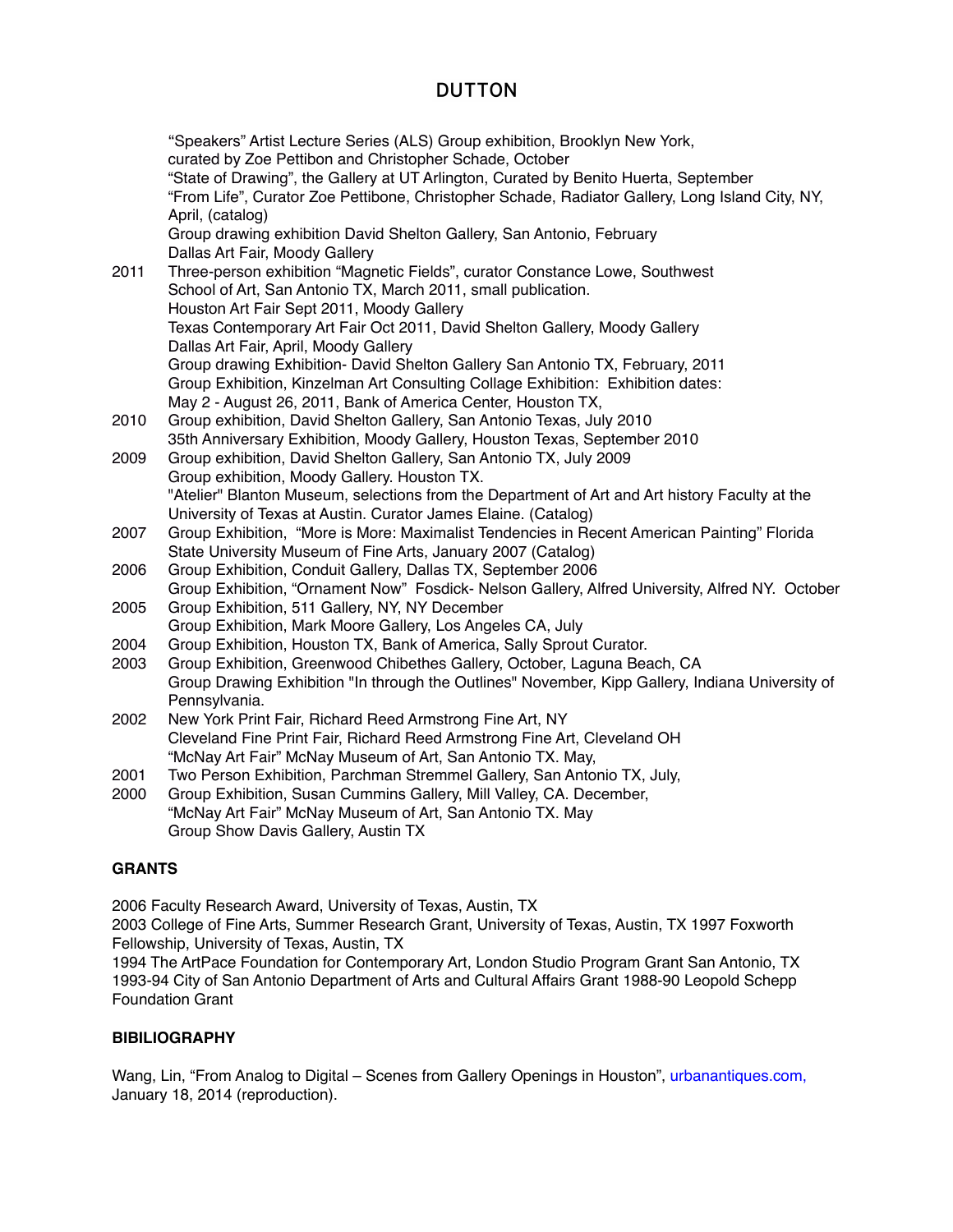New American Paintings, No. 108, October/November, 2013, The Open Studios Press, pp. 118-121 (reproductions), Juror- Veronica Roberts, Editor: Steven T. Zevitas.

Klaasmeyer, Kelly, "The Texas Contemporary Fair in 48 Photos", Glasstire.com, October 21, 2013, (reproduction).

Lima, Benjamin, "The State of Drawing", exhibition catalogue, The Gallery at UTA, Arlington, Texas, 2012 (reproductions).

Atelier 2008, Selections from the Department of Art and Art History Faculty at The University of Texas Austin, Blanton Museum of Art, catalogue to exhibition, pp. 34-35.

Wolff, Elaine, "Freeze frame", San Antonio Current, September 12, 2007.

Goddard, Dan R., "Gallery Stroll: Dan Sutherland at Cactus Bra", San Antonio Express News at MySA,com, September 11, 2007.

More is More - Maximalist Tendencies in Recent American Painting, Florida State University Museum of Fine Arts, catalogue to exhibition, 2007, pp. 54-55.

Anspon, Catherine, "Paint the Town", Paper City, December, 2006, p. 61.

Houston Magazine, July, 2006, p. 32.

Anspon, Catherine, "Eye-Popping Art Hopping", Paper City, July, 2006, p. 4.

Johnson, Patricia, "Galleries galore", Houston Chronicle, Thursday, July 6, 2006, Sec. F, pp. 8-9., NY Arts, Vol. 5 N 7, July\ August 2000.

Schade, Chris, Austin American-Statesman, Review of faculty show, November 1999.

Schade, Chris, Austin American-Statesman, Review of two person show "Apogee", October 1999.

Schade, Chris, Austin American Statesman, Review of faculty exhibition, November 1998. Estes, David, Ithaca Journal, Review of "Three from Texas", March, 1998.

Mississippi Mud, (Literary magazine), Drawing included, Editor, Joel Weinstein, Dec. 1997. Mauldin, Barbara, "Blue Prints of Artist's Souls", Vision The City's Contemporary Magazine, San Antonio, Vol. II, No. 2, Fall, 1994. " Riotous Images, Spare Sculptures share, San Antonio Express News. Goddard, Dan, "Milagros Space" review of two-person show, Sunday, July 17, 1994. Brooks, Jonathan, The Davidsonian, October 1994.

Patterson, Tom, The Charlotte Observer, November 1994.

Oleson, Jill, Austin American-Statesman, February 1992.

Weser, Marcia Goren, "Blue Star Seven + 7", San Antonio Light, August 1992.

### **SELECTED COLLECTIONS**

The Blanton Museum of Art, Austin, TX Peter, Edward Wais, Ross, CA Rober Adams, Mill Valley, CA C.B.and Dick Watts, Portola Valley, CA Arkansas Art Center, AK Sharon Pearson, New York, NY Gari Sprott, San Antonio, TX Tommy Wright, San Antonio, TX Dr. Roderick Don Moe, San Antonio, TX Dave West, Austin, TX Jim Knight, Austin, TX Steve Zunker and Marc Kutler, San Antonio, TX Dr. and Mrs. Seals, San Antonio, TX The Law Offices of Matthews and Branscomb, San Antonio, TX (corporate) Linda Pace, ArtPace Foundation for Contemporary Art, San Antonio, TX Christopher Hill, Architect, San Antonio, TX G2 Design, San Antonio, TX (corporate) Mr. Lyle Williams, Curator of Works on Paper, McNay Museum of Art, San Antonio, TX Ms. Karen Rymer, CO Mr. Jeffrey Moore, San Antonio, TX Ms. M. Cassandra Dixon, OR Mr. Jack Crawford, San Antonio, TX Ms. Gail Purkey, Chicago, Illinois